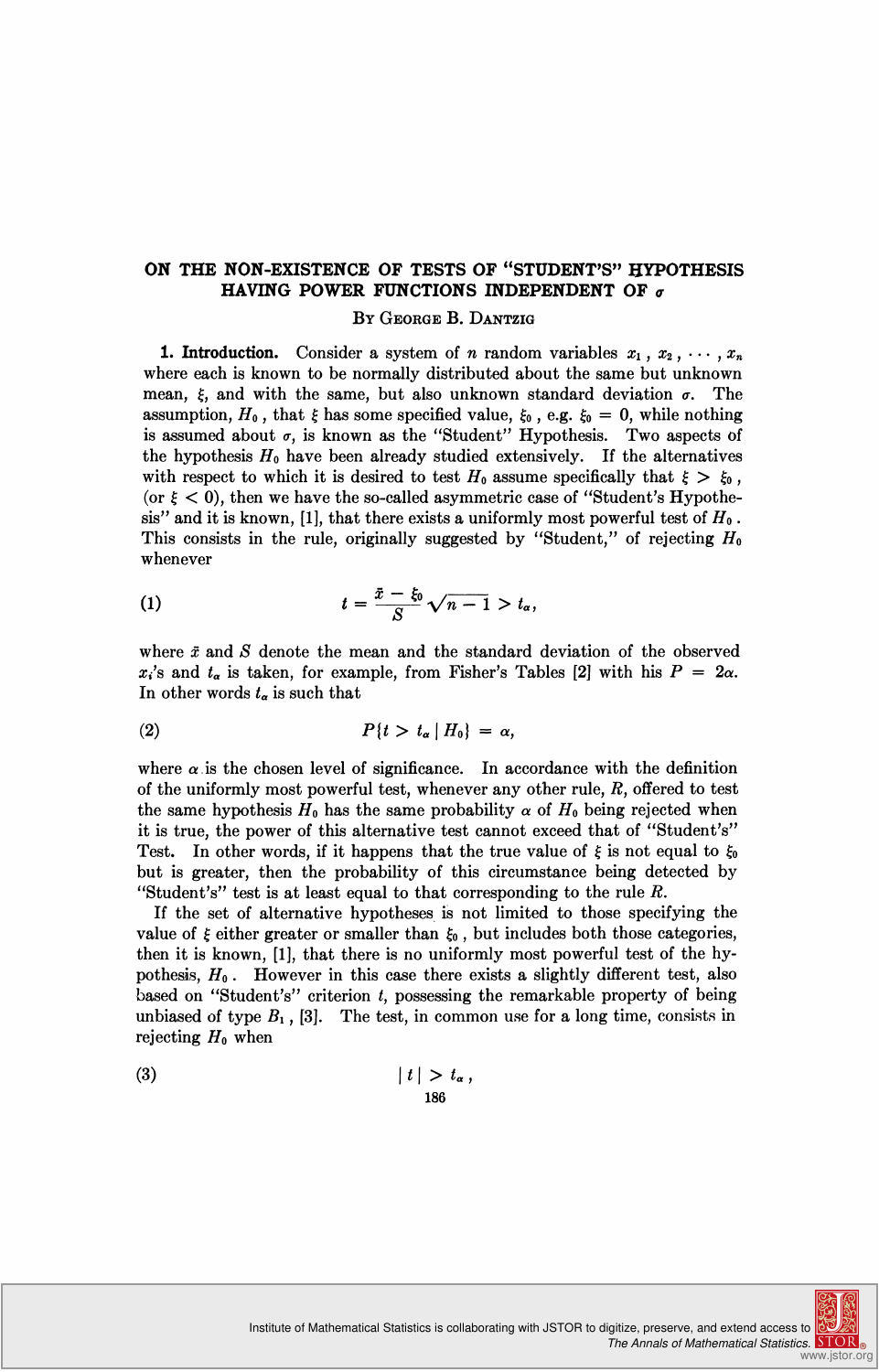with  $t_{\alpha}$  being taken again from Fisher's tables, this time corresponding to his  $P = \alpha$ , where  $\alpha$  is the chosen level of significance.

In order to describe the optimum property of this test we must use the concept of the power function of a test, [3]. Denote by  $\beta(\xi, \sigma)$  the probability of the hypothesis  $H_0$  being rejected when  $\xi$  and  $\sigma$  are the true mean and the true standard error of the observable  $x_i$ 's. The function  $\beta(\xi, \sigma)$  is just what is called the power function of the test. If we substitute  $\xi = \xi_0$ , then we shall have  $\beta(\xi_0, \sigma) = \alpha$  irrespective of the value of  $\sigma$ . Now the optimum property of "Student's" test mentioned above consists in that (1) its power function has a minimum at  $\xi = \xi_0$  and this is true whatever be the value of  $\sigma$ , (2) whatever be any other test of the same hypothesis which has the same level of significance  $\alpha$  and has property (1), its power function  $\beta'(\xi, \sigma)$  cannot exceed that of "'Student's'' test.

These two properties, demonstrating the excellence of the criterion suggested by "Student," fully justify the general confidence in the test as described above, or in its extended form where it is applied to two or more samples. However, it is known that "Student's" test in both its forms,  $t > t_{\alpha}$ , and  $|t| > t_{\alpha}$ , has one very undesirable property which causes great difficulties in various problems of rational planning of experiments.

One of the most important questions to have in mind when planning an experiment is: What is the probability that the experiment and the subsequent statistical test will detect a difference or effect when it actually exists? If we perform an experiment and then apply some statistical analysis to test "Student's" hypothesis that  $\xi = \xi_0$ , we do hope that, if the actual value of  $\xi$ is different from  $\xi_0$ , the test will discover this circumstance. But apart from mere hope, it is desirable to take precautions so that when the difference,  $\xi - \xi_0 = \Delta$ , has some appreciable value, the chance of the hypothesis  $H_0$  being rejected will be reasonably large. This may be done by calculating the value of the power function  $\beta(\xi, \sigma)$  corresponding to the value  $\xi = \xi_0 + \Delta$ . And here we come to the unfortunate property of 'Student's'' test.

Although the form of the power function of "Student's" test is known and tabled [4], [5], [6], [7], there are occasionally considerable difficulties in applying these tables, because it appears that the values  $n$  and  $\Delta$  are not all its arguments, for it also depends on  $\sigma$ . Consequently in order to have an idea of the probability that the test will detect the falsehood of the hypothesis  $H_0$  that  $\xi = \xi_0$ when actually  $\xi = \xi_0 + \Delta$  we need not only the knowledge of *n* but also a likely value of  $\sigma$ . The latter is known accurately only in exceptional cases and then in those cases one would apply a test which is different from "Student's"' test. Usually we have only a vague notion of the magnitude of  $\sigma$  and accordingly the tables of  $\beta(\xi, \sigma)$  may be used to obtain a rough idea as to whether the arrangement of the experiment planned is satisfactory or not. Frequently we have no idea of what may be the values of  $\sigma$ .

To Dr. P. L. Hsu is due the idea of looking for tests, the power of which is independent of the parameters unspecified by the hypothesis tested. In an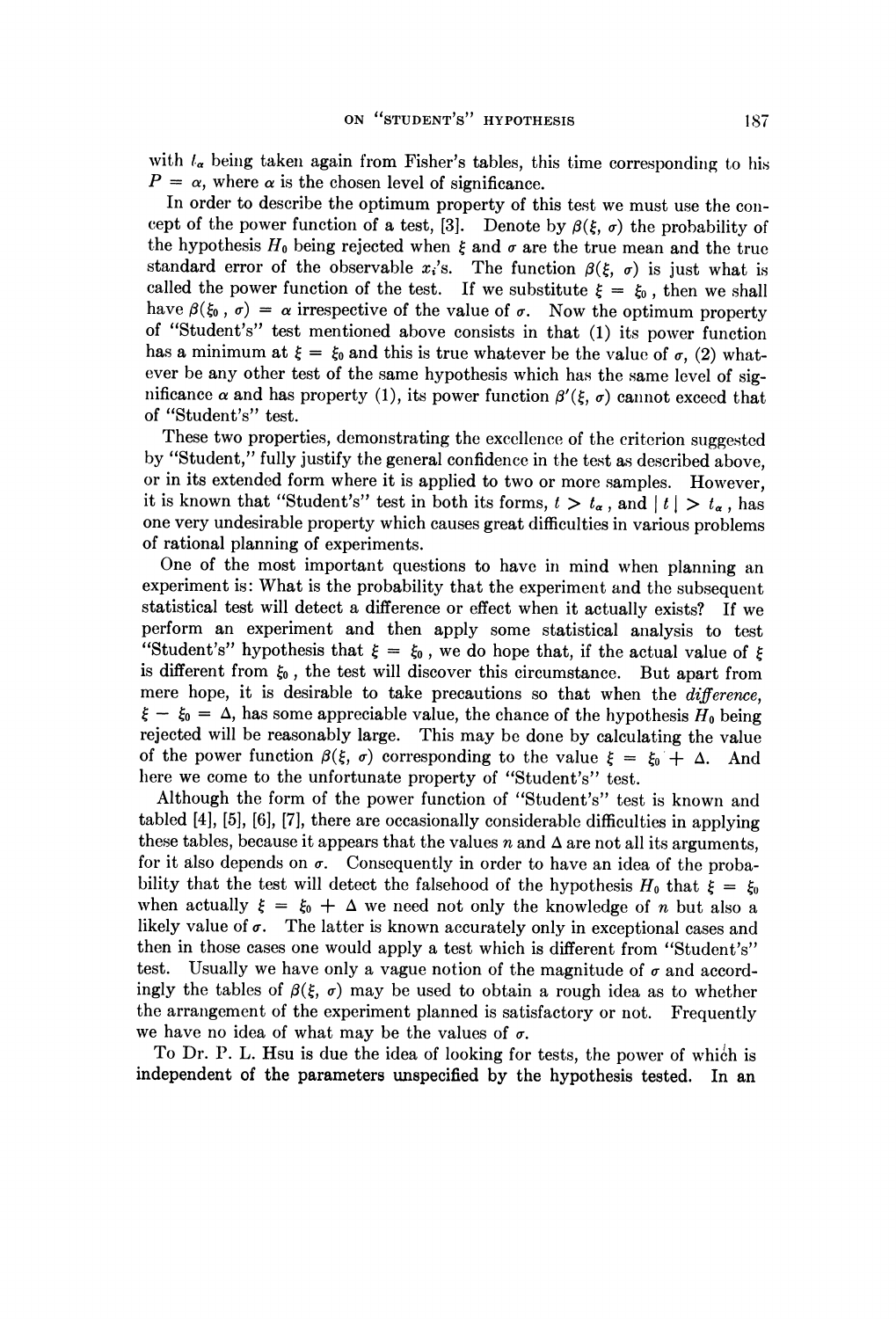unpublished paper, he proved among other things that the  $\lambda$  test of the general linear hypothesis is the most powerful of all those, the power function of which depends on the same argument as that of the  $\lambda$  test and not on other parameters. The above circumstances suggest the following problem: to see whether it is possible to devise a test of '"Student's'' hypothesis such that its power function would be independent of  $\sigma$ . If such a test could be devised and proved to be reasonably powerful then the tables of its power function could be used for the purpose of planning experiments.

The purpose of the present paper is to show that no such test exists and, consequently, this negative result implies in still another way that it is impossible to improve on the test originally suggested by ''Student."'

2. Statement of the Problem. The problem of finding a test whose power function is independent of  $\sigma$  is equivalent to finding a critical region w such that the value of the power function

(4) 
$$
\beta(\xi, \sigma) = P\{E \in w \mid \xi, \sigma\}
$$

 $1 \quad \lambda^n$   $\int$   $1 \quad \frac{n}{\lambda}$ 

for any fixed  $\xi$  is independent of the value of  $\sigma$ , where E denotes the sample point  $(x_1, x_2, \cdots, x_n)$ . We shall show specifically that if this is the case, then the power function is also independent of  $\xi$ ; so that the test will reject the hypothesis tested with the same frequency independently of whether it be correct or wrong.

**3.** THEOREM. If there exists a region w such that, whatever be the value of  $\sigma$ ,

(5) 
$$
\left(\frac{1}{\sqrt{2\pi}\sigma}\right)^n \int \cdots \int e^{-\frac{1}{2\sigma^2} \cdot \sum_{i=1}^n (x_i - \xi_0)^2} dx_1 dx_2 \cdots dx_n \equiv \alpha
$$

(6) 
$$
\left(\frac{1}{\sqrt{2\pi}\sigma}\right)^n \int \cdots \int e^{-\frac{1}{2\sigma^2} \int_{z_1}^n (x_i - \xi_1)^2} dx_1 dx_2 \cdots dx_n \equiv \beta,
$$

where  $\xi_0 \neq \xi_1$ ,  $\alpha$ ,  $\beta$  are constants, then

$$
\alpha = \beta.
$$

A region w is called *similar* [1] to the whole sample space, W, of size  $\alpha$ , with respect to a set of elementary probability laws  $p(E | \theta)$  given in terms of a parameter  $\theta$ , if  $P\{E \in w \mid \theta\} = \alpha$ , whatever be the value of  $\theta$ . Essentially, then, the region,  $w$ , above is a similar region with respect to two different sets of elementary laws each being given parametrically in terms of the parameter  $\sigma$ . Denote by  $w_r$  the portion of the surface of the hypersphere,  $\sum_{i=1}^{\infty} (x_i - \xi_0)^2 = r^2$ , which is common to w, and let the total surface be denoted by  $W_r$ . Neyman and Pearson have shown [1], that a necessary and sufficient condition that  $w$ be a similar region, in the above case, is that, whatever be  $r$ , the probability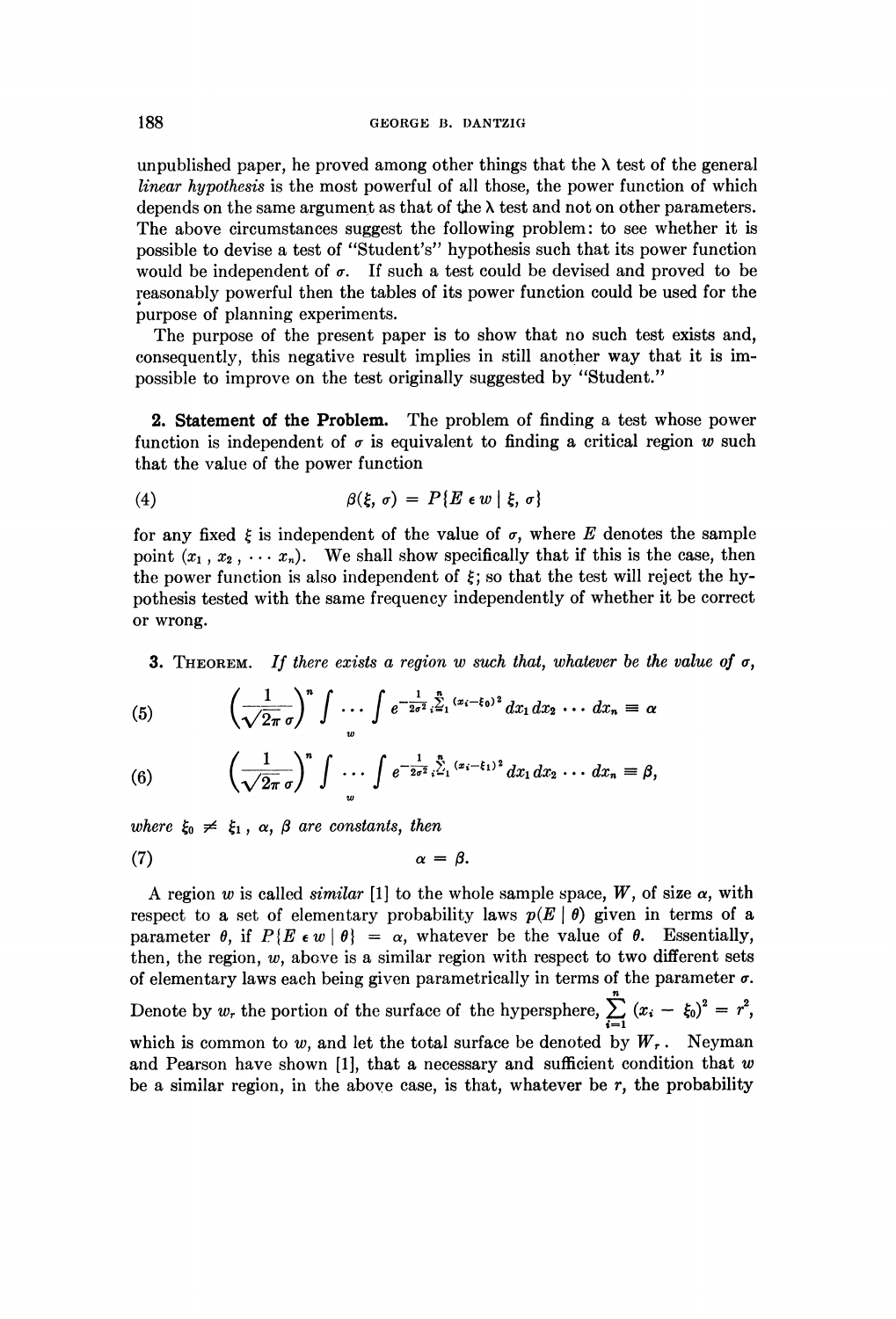that the sample point E will fall on the subsurface  $w_r$ , when it is known that the sample point lies on the surface  $W_r$  is  $\alpha$ , i.e.

(8) 
$$
P\{E \in w_r \mid (E \in W_r)(\xi = \xi_0)\} = \alpha
$$

for all  $r$ .

In a similar manner let  $w<sub>e</sub>$  denote the portion of the surface of the hypersphere  $\sum_{i=1}^{n} (x_i - \xi_i)^2 = \rho^2$  common to w, and let the total surface be denoted by  $W_{\rho}$ . Since w is similar to the set of probability laws indicated in (6), we have also

(9) 
$$
P\{E \in w_{\rho} \mid (E \in W_{\rho})(\xi = \xi_1)\} = \beta
$$

for all  $\rho$ .

Since on the surface  $W_r$ , the elementary probability law,

(10) 
$$
\left(\frac{1}{\sqrt{2\pi} \sigma}\right)^n e^{-\frac{1}{2\sigma^2} \frac{n}{4}} e^{-\frac{1}{2} (x_i - \xi_0)^2} = \left(\frac{1}{\sqrt{2\pi} \sigma}\right)^n e^{-\frac{r^2}{2\sigma^2}},
$$

is constant, we see that an equivalent statement of (8) is that the hyper-area of  $w_r$  is a constant proportion,  $\alpha$ , of the total hyper-area  $W_r$ . Similarly, from (9), we have that the hyper-area of  $w<sub>e</sub>$  is a constant proportion,  $\beta$ , of the area of the hypersurface  $W_{\rho}$ , whatever be the values of r and  $\rho$ .

Consider the transformation which expresses  $x_1, x_2, \cdots, x_n$  in terms of generalized polar coordinates with pole at the point  $(\xi_0, \xi_0, \dots, \xi_0)$ , i.e.

 $- \xi_0 = r \cos \theta_2 \cos \theta_3 \cdots \cos \theta_{n-2} \cos \theta_{n-1} \cos \theta_n$  $x_1$  $x_2$  -  $\xi_0$  =  $r \cos \theta_2 \cos \theta_3 \cdots \cos \theta_{n-2} \cos \theta_{n-1} \sin \theta_n$  $-\xi_0 = r \cos \theta_2 \cos \theta_3 \cdots \cos \theta_{n-2} \sin \theta_{n-1}$  $x_{3}$  $(11)$  $x_{n-1} - \xi_0 = r \cos \theta_2 \sin \theta_3$  $x_n - \xi_0 = r \sin \theta_2$ 

Let  $\Delta$  be the Jacobian of the transformation:

(12) 
$$
|\Delta| = r^{n-1} \left| \prod_{i=2}^{n} \cos^{i} \theta_{n+2-i} \right| = r^{n-1} T(\theta_{i}).
$$

Consider also a transformation which expresses  $(x_1, x_2, \cdots x_n)$  in terms of polar coordinates, the point  $(\xi_1, \xi_1, \dots, \xi_l)$  being pole. It may be obtained by replacing in (11),  $\xi_0$  by  $\xi_1$ , r by  $\rho$ , and  $\theta_i$  by  $\overline{\theta}_i$ . The Jacobian of this transformation is given by  $|\bar{\Delta}| = \rho^{n-1} T(\bar{\theta}_i)$ .

We are now able to express the hyper-area of  $W_r$ :

(13) 
$$
\iint_{\mathbf{w}_r} |\Delta| d\theta_2 d\theta_3 \cdots d\theta_n = r^{n-1} \iint_{\mathbf{w}_r} T(\theta_i) d\theta_2 d\theta_3 \cdots d\theta_n = K r^{n-1},
$$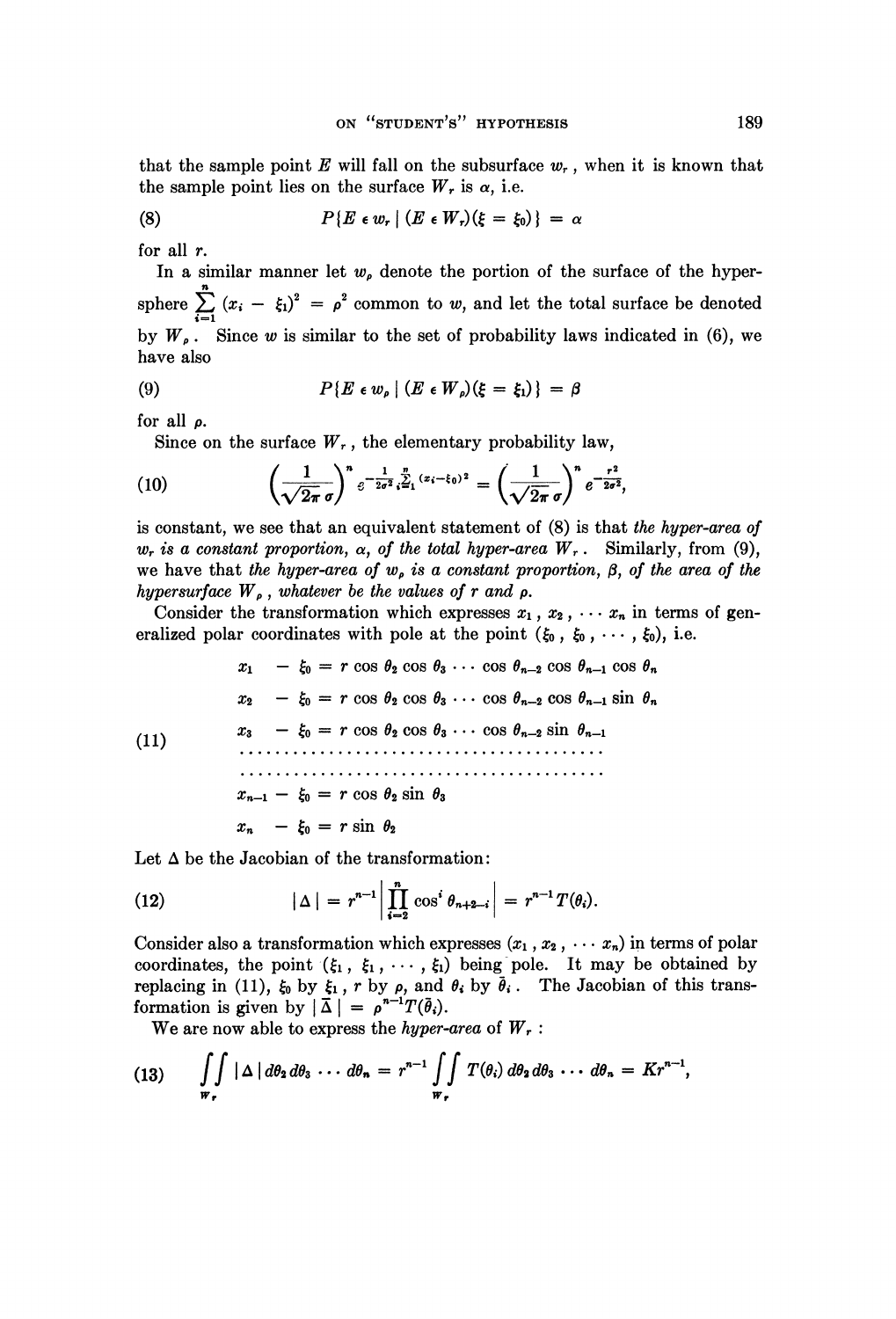where the integral  $K > 0$  is a constant independent of r. Similarly the hyperarea of  $W_{\rho}$  is  $K\rho^{n-1}$ , where K is the same as in (13). According to (8) and (9) we have, now

(14) 
$$
\iint_{w_r} |\Delta| d\theta_2 d\theta_3 \cdots d\theta_n = \alpha \cdot K \cdot r^{n-1},
$$

(15) 
$$
\iint\limits_{\boldsymbol{w}_{\rho}} |\,\overline{\Delta}\,|\,d\overline{\theta}_2\,d\overline{\theta}_3\,\cdots\,d\overline{\theta}_n\,=\,\beta\boldsymbol{\cdot}\boldsymbol{K}\cdot\rho^{n-1}.
$$

Let us consider the distances between the three points:  $(x_1, x_2, \dots, x_n)$ ,  $(\xi_0, \xi_0, \dots, \xi_0)$ , and  $(\xi_1, \xi_1, \dots, \xi_1)$ . The distances of the first point to the second point and to the third point we have already denoted by  $r$  and  $\rho$ . Let the distance between last two be  $L$ , then, since the sum of two sides is at least equal to the third side of a triangle, we have

(16) 
$$
r \leq \rho + L
$$
,  $\rho \leq r + L$ , where  $L = \sqrt{N} |\xi_0 - \xi_1|$ .

Let  $\varphi(t) \ge 0$  be an *arbitrary* monotonic nonincreasing function of t, such that the product  $t^{n-l}\varphi(t)$  is integrable from 0 to  $+\infty$ . Since  $\varphi(t)$  is a decreasing function it follows from (16) that

(17) 
$$
\varphi(r) \geq \varphi(\rho + L) \quad \text{and} \quad \varphi(\rho) \geq \varphi(r + L).
$$

Consider the integral I:

(18) 
$$
I = \iint\limits_{\omega} \varphi(r) dx_1 dx_2 \cdots dx_n.
$$

We shall express it in terms of the variables  $r, \theta_2, \cdots, \theta_n$  and also in terms of  $\rho$ ,  $\bar{\theta}_2$ ,  $\cdots$   $\bar{\theta}_n$  and compare the results. Thus

(19)  
\n
$$
I = \iint_{\omega} |\Delta| \varphi(r) dr d\theta_2 \cdots d\theta_n
$$
\n
$$
= \int_{0}^{\infty} \varphi(r) dr \iint_{\omega_r} |\Delta| d\theta_2 \cdots d\theta_n
$$
\n
$$
= \alpha \cdot K \cdot \int_{0}^{\infty} r^{n-1} \varphi(r) dr.
$$

Also we have by (16)

$$
I = \iint\limits_{\omega} |\,\overline{\Delta}\,| \,\varphi(r) \,d\rho \,d\overline{\theta}_2 \,\cdots \,d\overline{\theta}_n
$$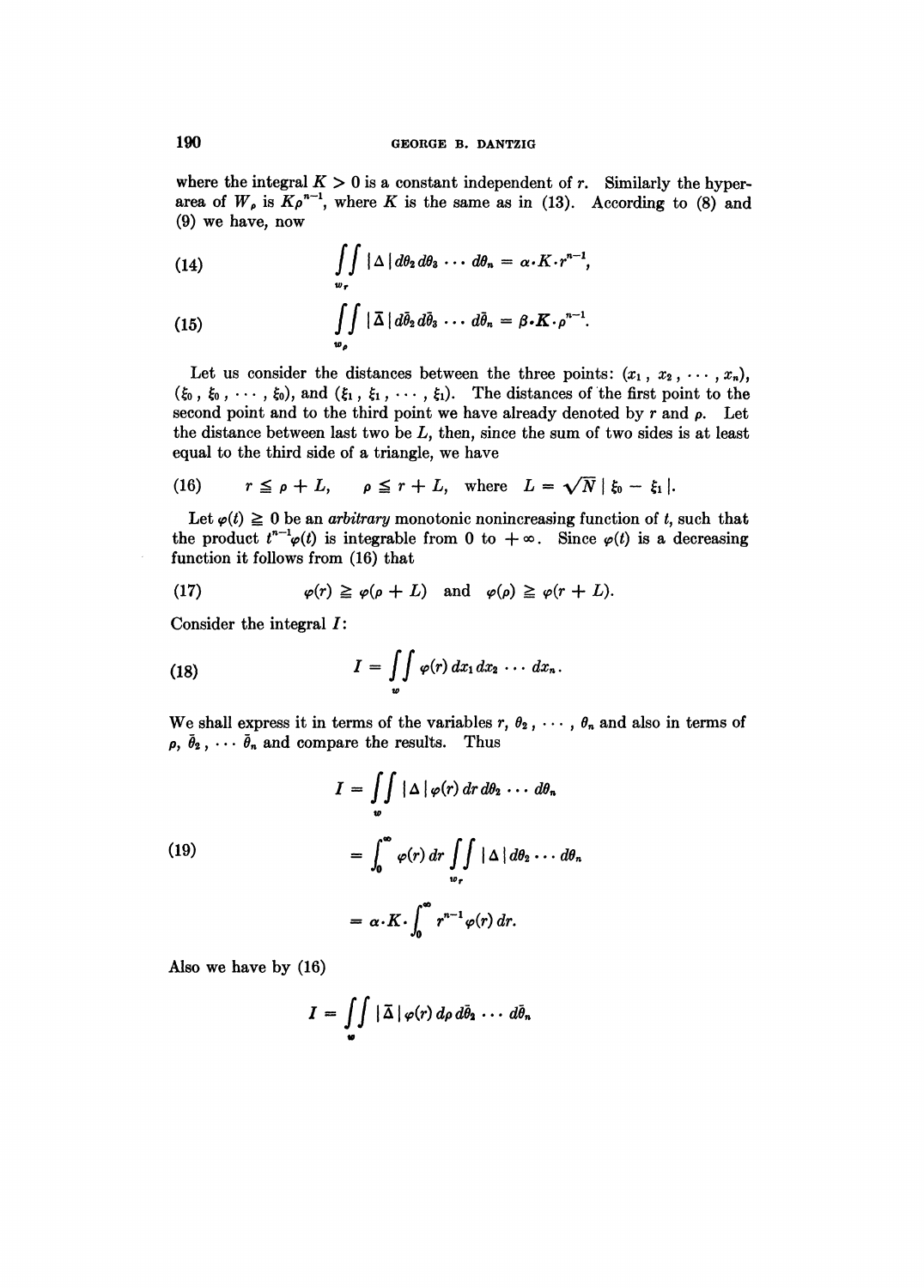(20)  
\n
$$
\geq \iint_{\omega} |\bar{\Delta}| \varphi(\rho + L) d\rho d\bar{\theta}_{2} \cdots d\bar{\theta}_{n}
$$
\n
$$
\geq \int_{0}^{\infty} \varphi(\rho + L) d\rho \iint_{\omega_{\rho}} |\bar{\Delta}| d\bar{\theta}_{2} \cdots d\bar{\theta}_{n}
$$

and consequently

(21) 
$$
I \geq \beta \cdot K \int_0^{\infty} \rho^{n-1} \varphi(\rho + L) d\rho.
$$

Since  $K > 0$ , we have from (19) and (21)

(22) 
$$
\alpha/\beta \geqq \int_0^\infty t^{n-1} \varphi(t+L) dt / \int_0^\infty t^{n-1} \varphi(t) dt.
$$

By interchanging  $\rho$  and r in (18), (19), (20), and (21) we have also

(23) 
$$
\beta/\alpha \geqq \int_0^\infty t^{n-1} \varphi(t+L) dt / \int_0^\infty t^{n-1} \varphi(t) dt.
$$

Let us set in (22) and (23),  $\varphi(t) = e^{-pt}$  and  $\varphi(t + L) = e^{-pL}e^{-pt}$  where  $p > 0$ is arbitrary. Then

(24) 
$$
\alpha/\beta \geq e^{-pL}
$$
 and  $\beta/\alpha \geq e^{-pL}$ .

Since (24) holds for all  $p > 0$ , let p approach zero. Then Lim  $e^{-pL} = 1$ , and the above inequalities can hold only if

$$
\alpha = \beta, \qquad \qquad \mathbf{Q.E.D.}
$$

It is of interest to note that there do exist regions such that the power function is independent of both  $\xi$  and  $\sigma$ . For example, let  $S_n$  be the standard deviation of the observed values  $(x_1, x_2, \dots, x_n)$  and let  $S_{n-1}$  be the standard deviation of the values  $(x_1, x_2, \dots, x_{n-1})$ , then the region w given by all points  $(x_1, x_2, \cdots, x_n)$  which satisfy the inequality  $(S_{n-1}/S_n) \geq C$  is such a region, i.e.

$$
(26) \t\t\t P\{(S_{n-1}/S_n) \ge C \mid \xi, \sigma\}
$$

is constant, whatever be the values of  $\xi$  and  $\sigma$ . Such regions are, however, unsuitable for testing "Student's" hypothesis  $\xi = \xi_0$ , because they will reject this hypothesis when it is wrong and when it is correct with equal frequency.

The author is indebted to Professor J. Neyman for assistance in preparing the present paper.

## REFERENCES

- [1] J. NEYMAN AND E. S. PEARSON, "On the problem of the most efficient tests of statistical hypotheses,'' Phil. Trans. Roy. Soc. London, Vol. 231(1933), pp. 289-337.
- [2] R. A. Fisuser, Statistical methods for research workers. Oliver & Boyd, 7th edition, London, 1938.